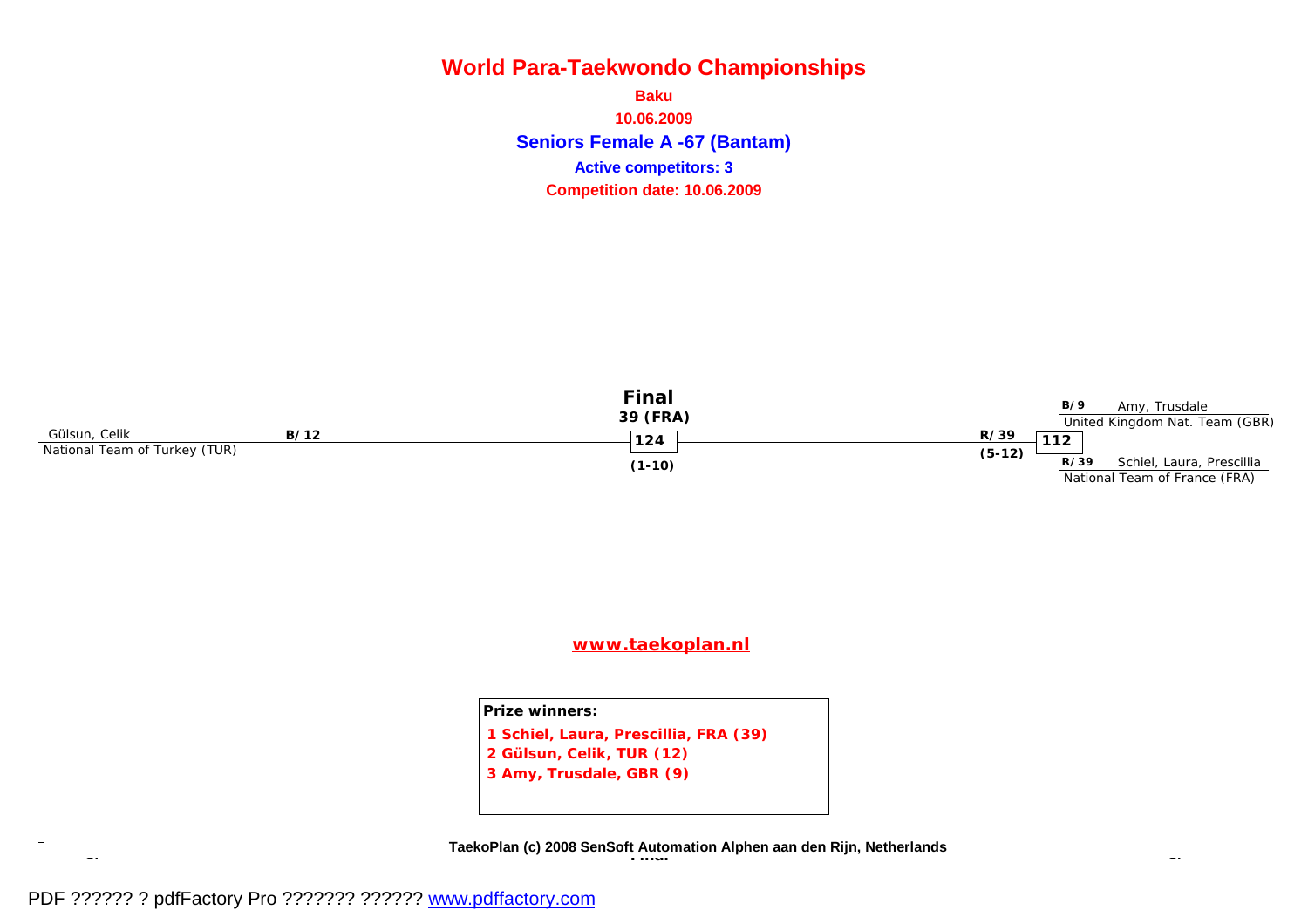**Seniors Male A567 -58 (Fin) Baku 10.06.2009 Competition date: 10.06.2009 Active competitors: 3**



### **[www.taekoplan.nl](http://www.taekoplan.nl)**

#### **Prize winners:**

**1 Kong, Bopha, FRA (37)**

**2 Alejandro, Vidal Alvarez, ESP (3)**

**3 Ahmet, Orcun, TUR (14)**

**SF SF TaekoPlan (c) 2008 SenSoft Automation Alphen aan den Rijn, Netherlands Final**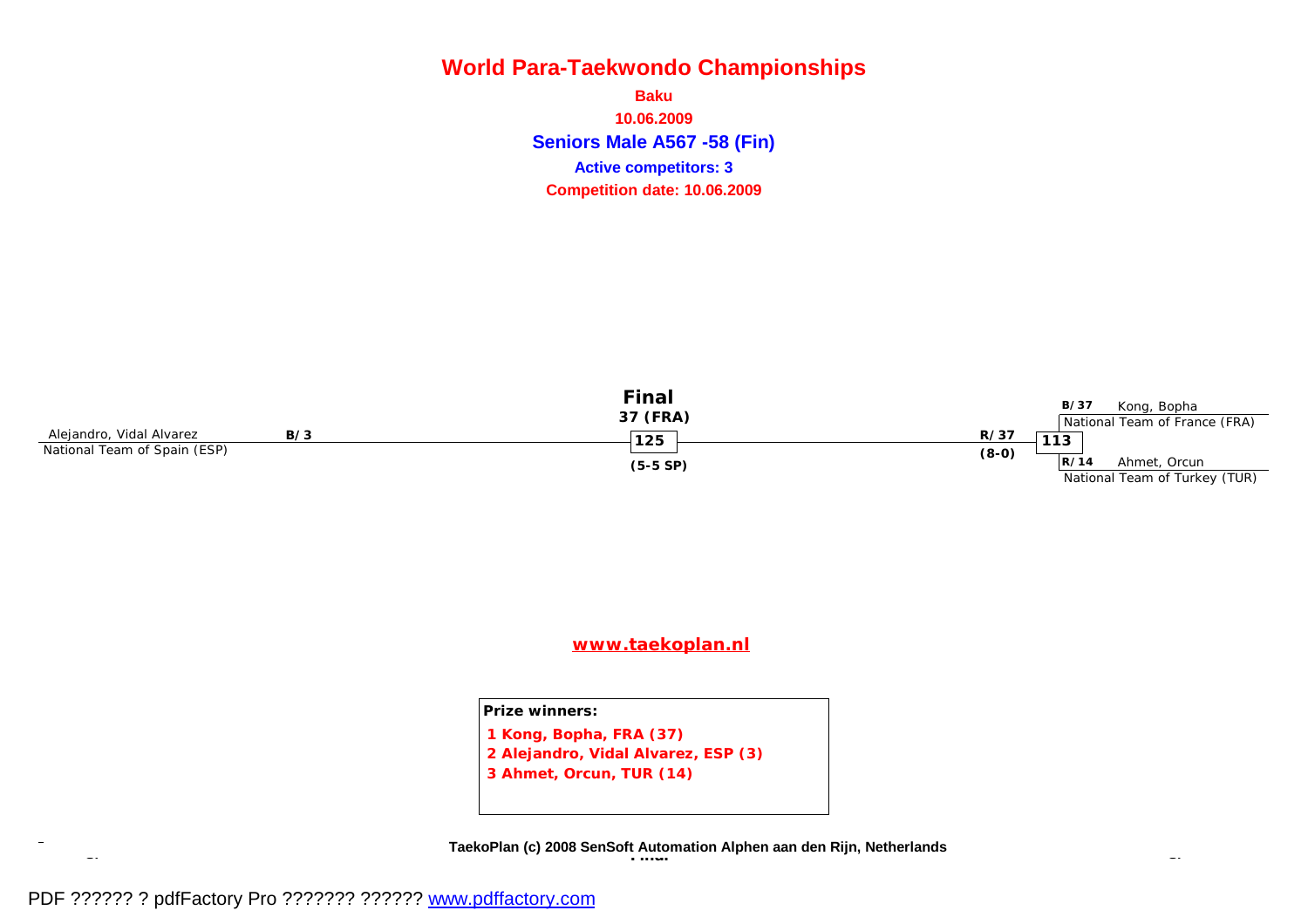**Seniors Male A8 -58 (Fin) Baku 10.06.2009 Competition date: 10.06.2009 Active competitors: 8**



**[www.taekoplan.nl](http://www.taekoplan.nl)**

**Prize winners:**

- **1 Athami Jose, Santana, ESP (4)**
- **2 Gersson Josue, Mejia Alvarez, GUA (10)**
- **3 Mehdi, Pour Rahnama, IRI (2)**
- **3 Rovshan, Gahramanov, AZE (35)**

**QF QF SF SF TaekoPlan (c) 2008 SenSoft Automation Alphen aan den Rijn, Netherlands Final**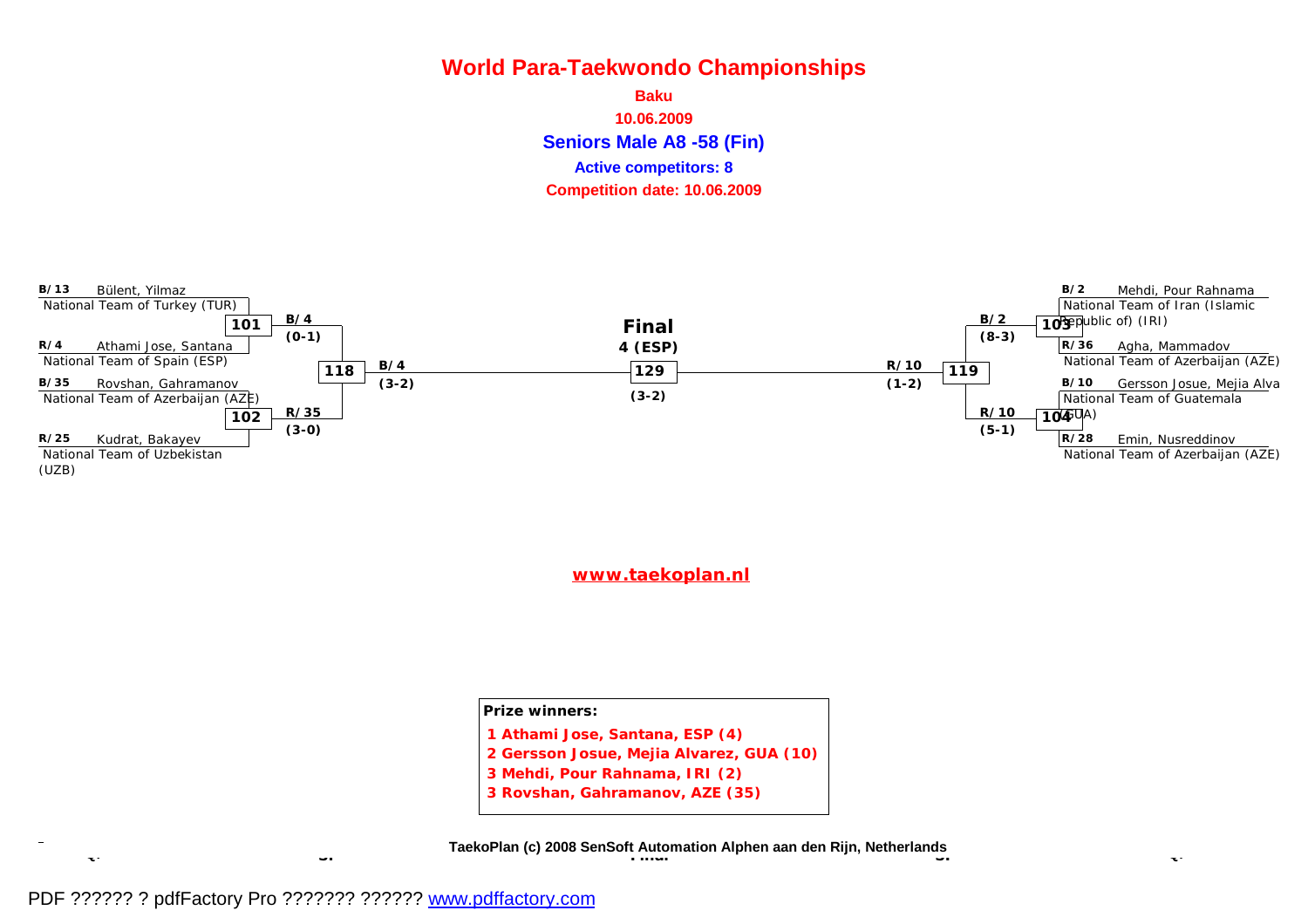



#### **[www.taekoplan.nl](http://www.taekoplan.nl)**

| <b>Prize winners:</b>               |  |
|-------------------------------------|--|
| 1 Artur, Kan, RUS (23)              |  |
| 2 Gabriel, Amado Garagarza, ESP (5) |  |
| 3 Kook-Hyun, Han, KOR (24)          |  |
| 3 Ankhbayar, Gankhuu, MGL (7)       |  |

**1ster 1st and 1st and 1st and 1st and 1st and 1st and 1st and 1st and 1st and 1st and 1st and 1st and 1st and 1st and 1st and 1st and 1st and 1st and 1st and 1st and 1st and 1st and 1st and 1st and 1st and 1st and 1st and Final**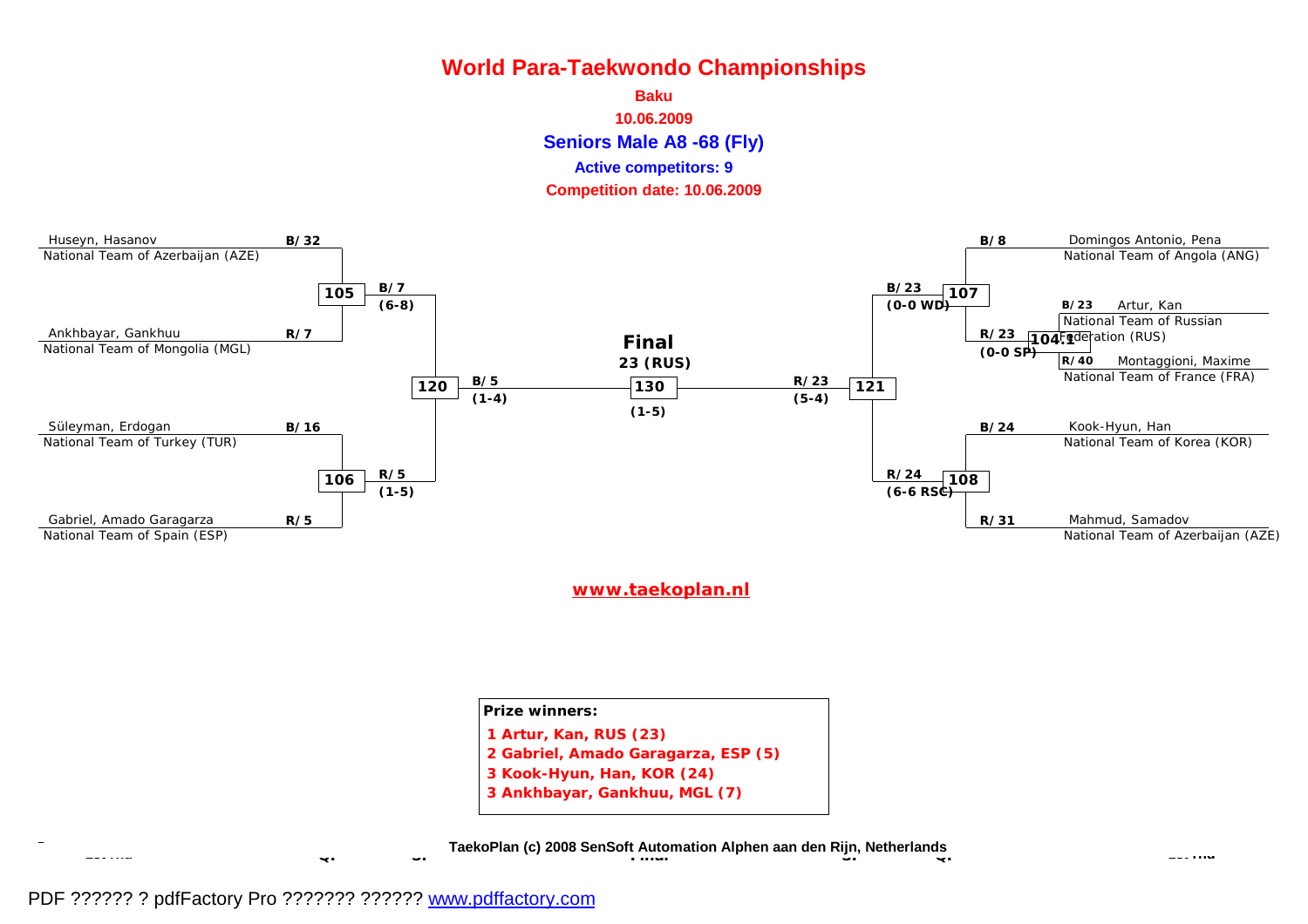**Seniors Male A8 -80 (Bantam) Baku 10.06.2009 Competition date: 10.06.2009 Active competitors: 7**



**[www.taekoplan.nl](http://www.taekoplan.nl)**

**Prize winners: 1 Teng-Fu, Wu, TPE (19) 2 Mahmoud, Jafarzadeh, IRI (1) 3 Vugar, Adishirinov, AZE (33)**

**3 Mario Jerard Alexander, Datu, PHI (21)**

**QF QF SF SF TaekoPlan (c) 2008 SenSoft Automation Alphen aan den Rijn, Netherlands Final**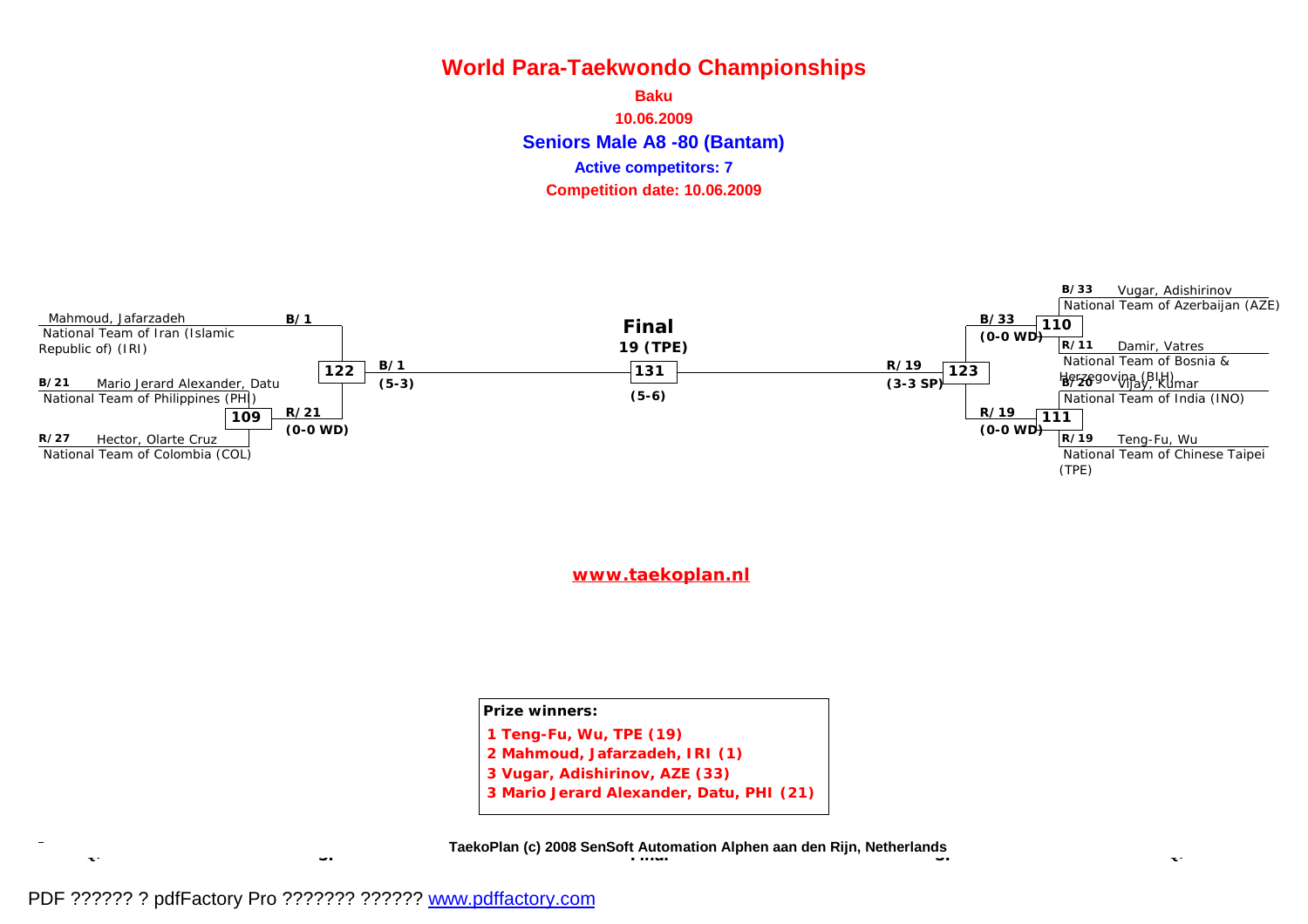**Seniors Male A56 -68 (Fly) Baku 10.06.2009 Competition date: 10.06.2009 Active competitors: 3**



### **[www.taekoplan.nl](http://www.taekoplan.nl)**

#### **Prize winners:**

- **1 Saez-Manzanares, Nicolas, FRA (38)**
- **2 Rahman, Alakbarov, AZE (29)**
- **3 Yashar Sami, Gokbaba, TUR (17)**

**SF SF TaekoPlan (c) 2008 SenSoft Automation Alphen aan den Rijn, Netherlands Final**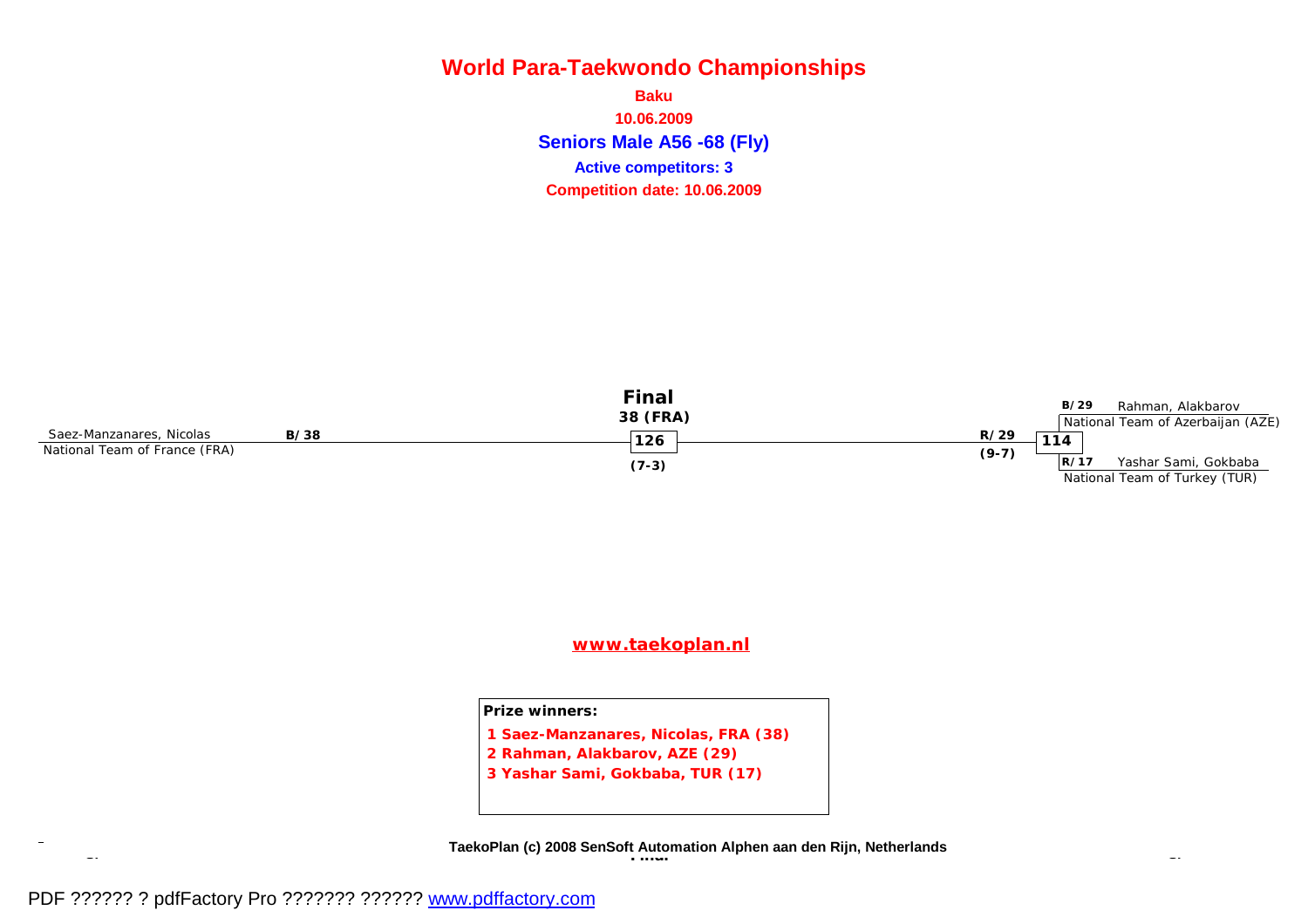**Seniors Male A67 -80 (Bantam) Baku 10.06.2009 Competition date: 10.06.2009 Active competitors: 3**



### **[www.taekoplan.nl](http://www.taekoplan.nl)**

#### **Prize winners:**

**1 Bayram, Kayan, TUR (18)**

**2 Aleksandr, Polishuk, AZE (30)**

**3 Steven, Currie, AUS (26)**

**SF SF TaekoPlan (c) 2008 SenSoft Automation Alphen aan den Rijn, Netherlands Final**